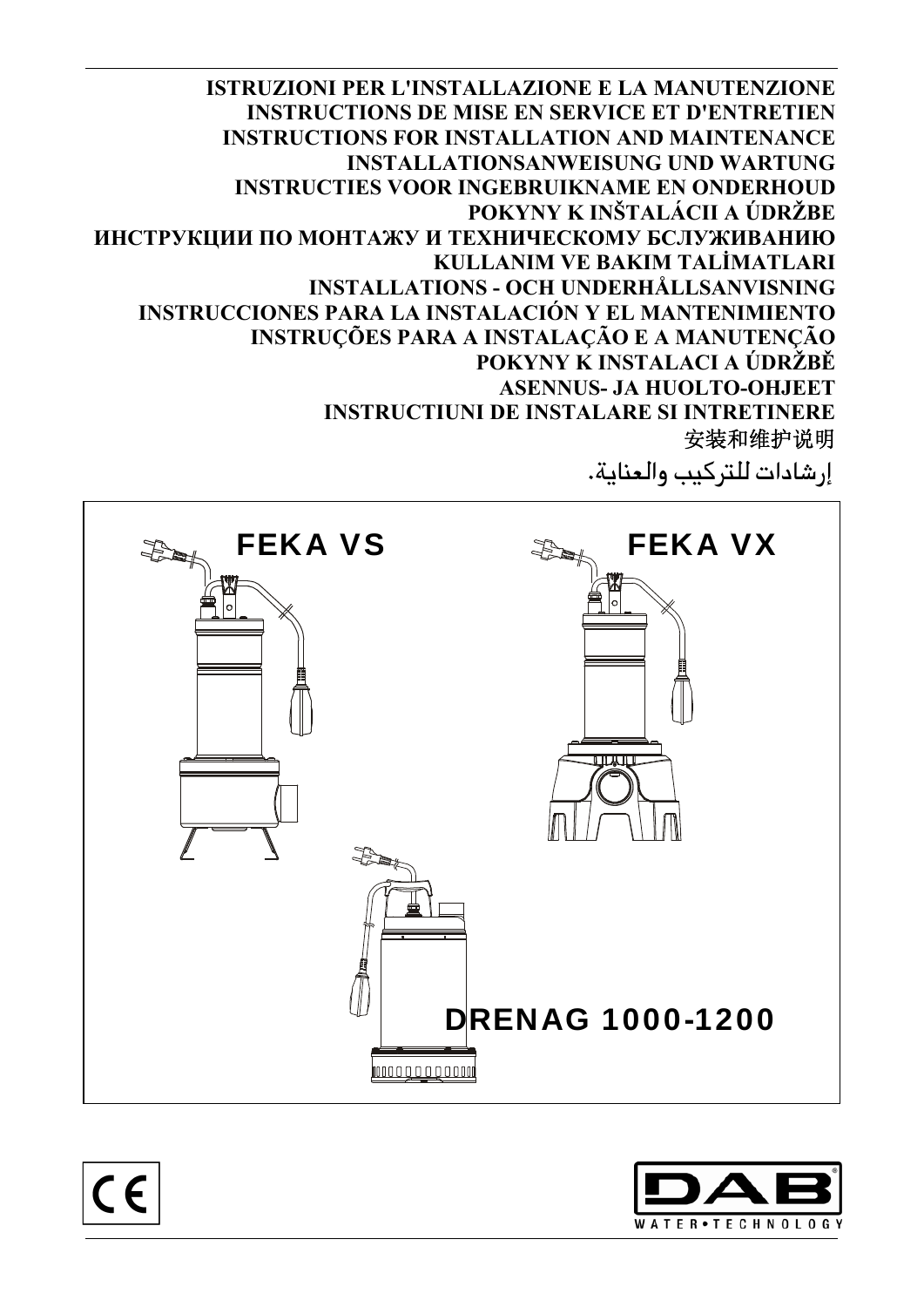## **FEKA VS 550 / FEKA VS 750 / FEKA VS 1000 / FEKA VS 1200 FEKA VX 550 / FEKA VX 750 / FEKA VX 1000 / FEKA VX 1200 DRENAG 1000 / DRENAG 1200**

| <b>DICHIARAZIONE DI CONFORMITÀ CE</b><br>(IT)                                                                                      | DÉCLARATION DE CONFORMITÉ CE<br>(FR)                                                |
|------------------------------------------------------------------------------------------------------------------------------------|-------------------------------------------------------------------------------------|
| Noi, DAB Pumps S.p.A. - Via M.Polo, 14 - Mestrino (PD) -                                                                           | Nous, DAB Pumps S.p.A. - Via M.Polo, 14 - Mestrino (PD) -                           |
|                                                                                                                                    |                                                                                     |
| Italy, dichiariamo sotto la nostra esclusiva responsabilità che i                                                                  | Italy, déclarons sous notre responsabilité exclusive que les produits               |
| prodotti ai quali questa dichiarazione si riferisce sono conformi alle                                                             | auxquels cette déclaration se réfère sont conformes aux directives                  |
| seguenti direttive:                                                                                                                | suivantes :                                                                         |
| 2006/95/CE (Low Voltage Directive)<br>$\qquad \qquad -$                                                                            | 2006/95/CE (Low Voltage Directive)<br>$\overline{\phantom{0}}$                      |
| 2004/108/CE (Electromagnetic Compatibility Directive)                                                                              | 2004/108/CE (Electromagnetic Compatibility Directive)<br>-                          |
|                                                                                                                                    |                                                                                     |
| 2011/65/EU (Restriction of the use of certain hazardous<br>-                                                                       | 2011/65/EU (Restriction of the use of certain hazardous                             |
| substances in electrical and electronic equipment)                                                                                 | substances in electrical and electronic equipment)                                  |
| ed alle seguenti norme:                                                                                                            | ainsi qu'aux normes suivantes :                                                     |
| EN 60335-1: 02 (Household and Similar Electrical                                                                                   | EN 60335-1: 02 (Household and Similar Electrical<br>$\qquad \qquad -$               |
|                                                                                                                                    |                                                                                     |
| <b>Appliances – Safety)</b>                                                                                                        | <b>Appliances – Safety)</b>                                                         |
| EN 60335-2-41 : 03 (Particular Requirements for Pumps)<br>$\overline{\phantom{m}}$                                                 | EN 60335-2-41 : 03 (Particular Requirements for Pumps)<br>$\overline{\phantom{0}}$  |
| DECLARATION OF CONFORMITY CE<br>(GB)                                                                                               | <b>EG-KONFORMITÄTSERKLÄRUNG</b><br>(DE)                                             |
| We, DAB Pumps S.p.A. - Via M.Polo, 14 - Mestrino (PD) -                                                                            | Wir, DAB Pumps S.p.A. - Via M.Polo, 14 - Mestrino (PD) -                            |
| Italy, declare under our responsibility that the products to which                                                                 | Italy, erklären unter unserer ausschließlichen Verantwortlichkeit,                  |
| this declaration refers are in conformity with the following                                                                       |                                                                                     |
|                                                                                                                                    | dass die Produkte auf die sich diese Erklärung bezieht, den                         |
| directives:                                                                                                                        | folgenden Richtlinien:                                                              |
| 2006/95/CE (Low Voltage Directive)                                                                                                 | 2006/95/CE (Low Voltage Directive)                                                  |
| 2004/108/CE (Electromagnetic Compatibility Directive)                                                                              | 2004/108/CE (Electromagnetic Compatibility Directive)                               |
| 2011/65/EU (Restriction of the use of certain hazardous<br>$\qquad \qquad -$                                                       | 2011/65/EU (Restriction of the use of certain hazardous<br>-                        |
| substances in electrical and electronic equipment)                                                                                 | substances in electrical and electronic equipment)                                  |
|                                                                                                                                    |                                                                                     |
| and with the following standards:                                                                                                  | sowie den folgenden Normen entsprechen:                                             |
| EN 60335-1: 02 (Household and Similar Electrical                                                                                   | EN 60335-1: 02 (Household and Similar Electrical<br>$\qquad \qquad -$               |
| <b>Appliances – Safety)</b>                                                                                                        | <b>Appliances – Safety)</b>                                                         |
| EN 60335-2-41 : 03 (Particular Requirements for Pumps)                                                                             | EN 60335-2-41 : 03 (Particular Requirements for Pumps)<br>$\qquad \qquad -$         |
|                                                                                                                                    |                                                                                     |
| <b>EG-VERKLARING VAN OVEREENSTEMMING</b><br>(NL)                                                                                   | <b>IZJAVA O SKLADNOSTI CE</b><br>(SI)                                               |
| Wij, DAB Pumps S.p.A. - Via M.Polo, 14 - Mestrino (PD) -                                                                           | Mi, DAB Pumps S.p.A. - Via M.Polo, 14 – Mestrino (PD) – Italy,                      |
| Italy, verklaren uitsluitend voor eigen verantwoordelijkheid dat de                                                                | izjavljujemo na našo popolno odgovornost, da proizvodi na katere se                 |
| producten waarop deze verklaring betrekking heeft, conform de                                                                      | ta izjava nanaša, so v skladu s sledečimi navodili:                                 |
| volgende richtlijnen zijn:                                                                                                         | 2006/95/CE (Low Voltage Directive)                                                  |
| 2006/95/CE (Low Voltage Directive)<br>$\overline{\phantom{0}}$                                                                     | 2004/108/CE (Electromagnetic Compatibility Directive)<br>$\overline{\phantom{0}}$   |
| 2004/108/CE (Electromagnetic Compatibility Directive)<br>$\qquad \qquad -$                                                         | 2011/65/EU (Restriction of the use of certain hazardous                             |
| 2011/65/EU (Restriction of the use of certain hazardous                                                                            | substances in electrical and electronic equipment)                                  |
|                                                                                                                                    |                                                                                     |
| substances in electrical and electronic equipment)                                                                                 | kakor tudi s sledečimi pravili:                                                     |
| en conform de volgende normen:                                                                                                     | EN 60335-1: 02 (Household and Similar Electrical                                    |
| EN 60335-1: 02 (Household and Similar Electrical<br>$\overline{\phantom{0}}$                                                       | <b>Appliances – Safety)</b>                                                         |
| <b>Appliances – Safety)</b>                                                                                                        | EN 60335-2-41 : 03 (Particular Requirements for Pumps)                              |
| EN 60335-2-41 : 03 (Particular Requirements for Pumps).                                                                            |                                                                                     |
| ЗАЯВЛЕНИЕ О СООТВЕТСТВИИ СЕ<br>(RU)                                                                                                | <b>CE UYGUNLUK BEYANNAMESİ</b><br>(TR)                                              |
|                                                                                                                                    |                                                                                     |
| Мы, DAB Pumps S.p.A. - Via M.Polo, 14 – Mestrino (PD) –                                                                            | Biz, DAB Pumps S.p.A. - Via M.Polo, 14 - Mestrino (PD) -                            |
| Italy, заявляем под полную нашу ответственность, что изделия   Italy, Münhasır sorumluluğumuz altında olarak aşağıda belirtilen ve |                                                                                     |
| к которым относится данное заявление, отвечают требованиям işbu beyannamenin ilişkin olduğu ürünlerin aşağıdaki direktiflere:      |                                                                                     |
| следующих директив:                                                                                                                | 2006/95/CE (Low Voltage Directive)                                                  |
| 2006/95/CE (Low Voltage Directive)<br>$\overline{\phantom{0}}$                                                                     | 2004/108/CE (Electromagnetic Compatibility Directive)<br>$\qquad \qquad -$          |
| 2004/108/CE (Electromagnetic Compatibility Directive)                                                                              | 2011/65/EU (Restriction of the use of certain hazardous<br>-                        |
| 2011/65/EU (Restriction of the use of certain hazardous<br>$\overline{\phantom{0}}$                                                | substances in electrical and electronic equipment)                                  |
|                                                                                                                                    |                                                                                     |
| substances in electrical and electronic equipment)                                                                                 | ve aşağıdaki standartlara uygun olduklarını beyan ederiz:                           |
| и следующих нормативов:                                                                                                            | EN 60335-1: 02 (Household and Similar Electrical                                    |
| EN 60335-1: 02 (Household and Similar Electrical                                                                                   | <b>Appliances – Safety)</b>                                                         |
| <b>Appliances – Safety)</b>                                                                                                        | EN 60335-2-41 : 03 (Particular Requirements for Pumps)                              |
| EN 60335-2-41 : 03 (Particular Requirements for Pumps)<br>$\overline{\phantom{m}}$                                                 |                                                                                     |
| <b>EG-FÖRSÄKRAN OM ÖVERENSSTÄMMELSE</b><br>(SE)                                                                                    | <b>DECLARACIÓN DE CONFORMIDAD CE</b><br>(ES)                                        |
|                                                                                                                                    |                                                                                     |
| Vi, DAB Pumps S.p.A. - Via M.Polo, 14 – Mestrino (PD) – Italy,                                                                     | Nosotros, DAB Pumps S.p.A. - Via M.Polo, 14 - Mestrino (PD) -                       |
| försäkrar under eget ansvar att produkterna som denna försäkran                                                                    | Italy, declaramos bajo nuestra exclusiva responsabilidad que los                    |
| avser är i överensstämmelse med följande direktiv :                                                                                | productos a los que se refiere esta declaración son conformes con las               |
| 2006/95/CE (Low Voltage Directive)<br>$\overline{\phantom{m}}$                                                                     | directivas siguientes:                                                              |
| 2004/108/CE (Electromagnetic Compatibility Directive)                                                                              | 2006/95/CE (Low Voltage Directive)<br>$-$                                           |
| 2011/65/EU (Restriction of the use of certain hazardous<br>$\overline{\phantom{0}}$                                                | 2004/108/CE (Electromagnetic Compatibility Directive)<br>$\overline{\phantom{m}}$   |
| substances in electrical and electronic equipment)                                                                                 | 2011/65/EU (Restriction of the use of certain hazardous<br>$\overline{\phantom{0}}$ |
|                                                                                                                                    |                                                                                     |
| och följande standarder:                                                                                                           | substances in electrical and electronic equipment)                                  |
| EN 60335-1: 02 (Household and Similar Electrical                                                                                   | y con las normas siguientes:                                                        |
| <b>Appliances – Safety)</b>                                                                                                        | EN 60335-1: 02 (Household and Similar Electrical<br>$\qquad \qquad -$               |
| EN 60335-2-41 : 03 (Particular Requirements for Pumps)                                                                             | <b>Appliances – Safety)</b>                                                         |
|                                                                                                                                    | EN 60335-2-41 : 03 (Particular Requirements for Pumps)<br>$\overline{\phantom{0}}$  |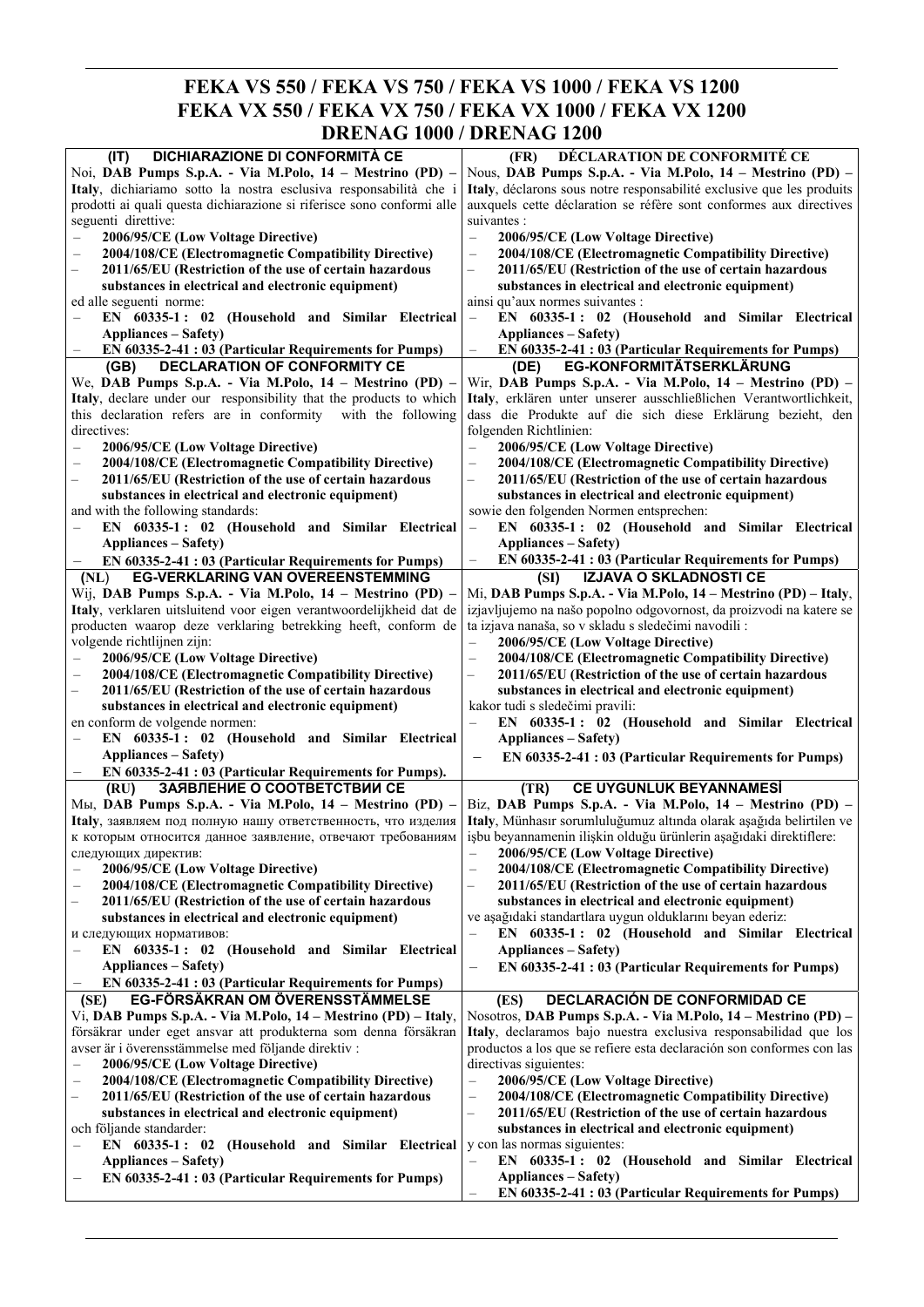| DECLARAÇÃO DE CONFORMIDADE CE<br>(PT)                                               | (CZ) PROHLÁŠENÍ O SHODĚ CE                                                                                 |  |
|-------------------------------------------------------------------------------------|------------------------------------------------------------------------------------------------------------|--|
| Nós, DAB Pumps S.p.A. - Via M.Polo, 14 - Mestrino (PD) -                            | My, DAB Pumps SpA - Via M. Polo, 14 Mestrino (PD) Itálie,                                                  |  |
| Italy, declaramos sob nossa exclusiva responsabilidade que os                       | prohlašujeme na svou odpovědnost, že výrobky, na které se vztahuje                                         |  |
| produtos aos quais esta declaração diz respeito, estão em                           | toho prohlášení, jsou v souladu s následujícími směrnicemi:                                                |  |
| conformidade com as seguintes directivas:                                           | 2006/95/CE (Low Voltage Directive)<br>$\qquad \qquad -$                                                    |  |
| 2006/95/CE (Low Voltage Directive)                                                  | 2004/108/CE (Electromagnetic Compatibility Directive)<br>$\qquad \qquad -$                                 |  |
| 2004/108/CE (Electromagnetic Compatibility Directive)                               | 2011/65/EU (Restriction of the use of certain hazardous                                                    |  |
| 2011/65/EU (Restriction of the use of certain hazardous<br>$\overline{\phantom{m}}$ | substances in electrical and electronic equipment)                                                         |  |
| substances in electrical and electronic equipment)                                  | a následujícími normami:                                                                                   |  |
| e com as seguintes normas:                                                          | EN 60335-1: 02 (Household and Similar Electrical                                                           |  |
| EN 60335-1: 02 (Household and Similar Electrical                                    | <b>Appliances - Safety)</b>                                                                                |  |
| <b>Appliances – Safety)</b>                                                         | EN 60335-2-41 : 03 (Particular Requirements for Pumps)                                                     |  |
| EN 60335-2-41 : 03 (Particular Requirements for Pumps)                              |                                                                                                            |  |
| EY-VAATIMUSTENMUKAISUUSVAKUUTUS<br>(FI)                                             | DECLARATIE DE CONFORMITATE CE<br>(RO)                                                                      |  |
| Me, DAB Pumps S.p.A. - Via M.Polo, 14 - Mestrino (PD) - Italy,                      | Noi, DAB Pumps S.p.A. - Via M.Polo, 14 - Mestrino (PD) - Italy,                                            |  |
| vakuutamme ottaen täyden vastuun, että tuotteet joilla on                           | declarăm sub exclusiva noastră responsabilitate că produsele cu                                            |  |
| tuotemerkki joita tämä vakuutus koskee, ovat seuraavien                             | marca DAB PUMPS și LEADER PUMPS la care se referă această                                                  |  |
| direktiivien:                                                                       | declarație sunt conforme cu următoarele directive:                                                         |  |
| 2006/95/CE (Low Voltage Directive)                                                  | 2006/95/CE (Low Voltage Directive)<br>$\overline{\phantom{0}}$                                             |  |
| 2004/108/CE (Electromagnetic Compatibility Directive)<br>$\overline{\phantom{0}}$   | 2004/108/CE (Electromagnetic Compatibility Directive)<br>$\overline{\phantom{0}}$                          |  |
| 2011/65/EU (Restriction of the use of certain hazardous<br>$\overline{\phantom{m}}$ | 2011/65/EU (Restriction of the use of certain hazardous<br>-                                               |  |
| substances in electrical and electronic equipment)                                  | substances in electrical and electronic equipment)                                                         |  |
| ja seuraavien standardien mukaisia:                                                 | și cu următoarele norme:                                                                                   |  |
| EN 60335-1:02 (Household and Similar Electrical                                     | EN 60335-1: 02 (Household and Similar Electrical                                                           |  |
| <b>Appliances – Safety)</b>                                                         | <b>Appliances - Safety)</b>                                                                                |  |
| EN 60335-2-41 : 03 (Particular Requirements for Pumps                               | EN 60335-2-41 : 03 (Particular Requirements for Pumps)                                                     |  |
|                                                                                     | 欧盟符合标准声明                                                                                                   |  |
|                                                                                     |                                                                                                            |  |
|                                                                                     | 我们, 即 DAB Pumps S.p.A. - Via M.Polo, 14 - Mestrino (PD) -                                                  |  |
|                                                                                     | Italy, 基于独立承担责任的原则在此声明                                                                                     |  |
|                                                                                     | 本声明所涉及的这些产品符合以下指令:                                                                                         |  |
|                                                                                     | 2006/95/CE (Low Voltage Directive)                                                                         |  |
|                                                                                     | 2004/108/CE (Electromagnetic Compatibility Directive)                                                      |  |
|                                                                                     | 2011/65/EU (Restriction of the use of certain hazardous                                                    |  |
|                                                                                     | substances in electrical and electronic equipment)                                                         |  |
|                                                                                     | 同时还符合以下标准:                                                                                                 |  |
|                                                                                     | EN 60335-1: 02 (Household and Similar Electrical                                                           |  |
|                                                                                     | <b>Appliances – Safety)</b>                                                                                |  |
|                                                                                     | EN 60335-2-41 : 03 (Particular Requirements for Pumps)                                                     |  |
|                                                                                     | شهادة مطابقة أوروبية (CE)                                                                                  |  |
|                                                                                     |                                                                                                            |  |
|                                                                                     |                                                                                                            |  |
|                                                                                     | DAB Pumps S.p.A. - Via M.Polo, 14 - Mestrino (PD) - Italy                                                  |  |
|                                                                                     | نصرّح تُحت مسؤوليتنا الخاصة بأن المنتجات                                                                   |  |
| التي إلَّيها توحي هذه الشهادة مطابقة للأنظمة التالية:                               |                                                                                                            |  |
| 2006/95/CE (Low Voltage Directive)                                                  |                                                                                                            |  |
| 2004/108/CE (Electromagnetic Compatibility Directive)                               |                                                                                                            |  |
|                                                                                     | 2011/65/EU (Restriction of the use of certain hazardous substances in electrical and electronic equipment) |  |
|                                                                                     | وللأنظمة التالية                                                                                           |  |
|                                                                                     | N 60335-1 : 02 (Household and Similar Electrical Appliances – Safety)                                      |  |
| EN 60335-2-41 : 03 (Particular Requirements for Pumps)                              |                                                                                                            |  |
|                                                                                     |                                                                                                            |  |

Mestrino (PD), 01/01/2013

Frances

Technical Director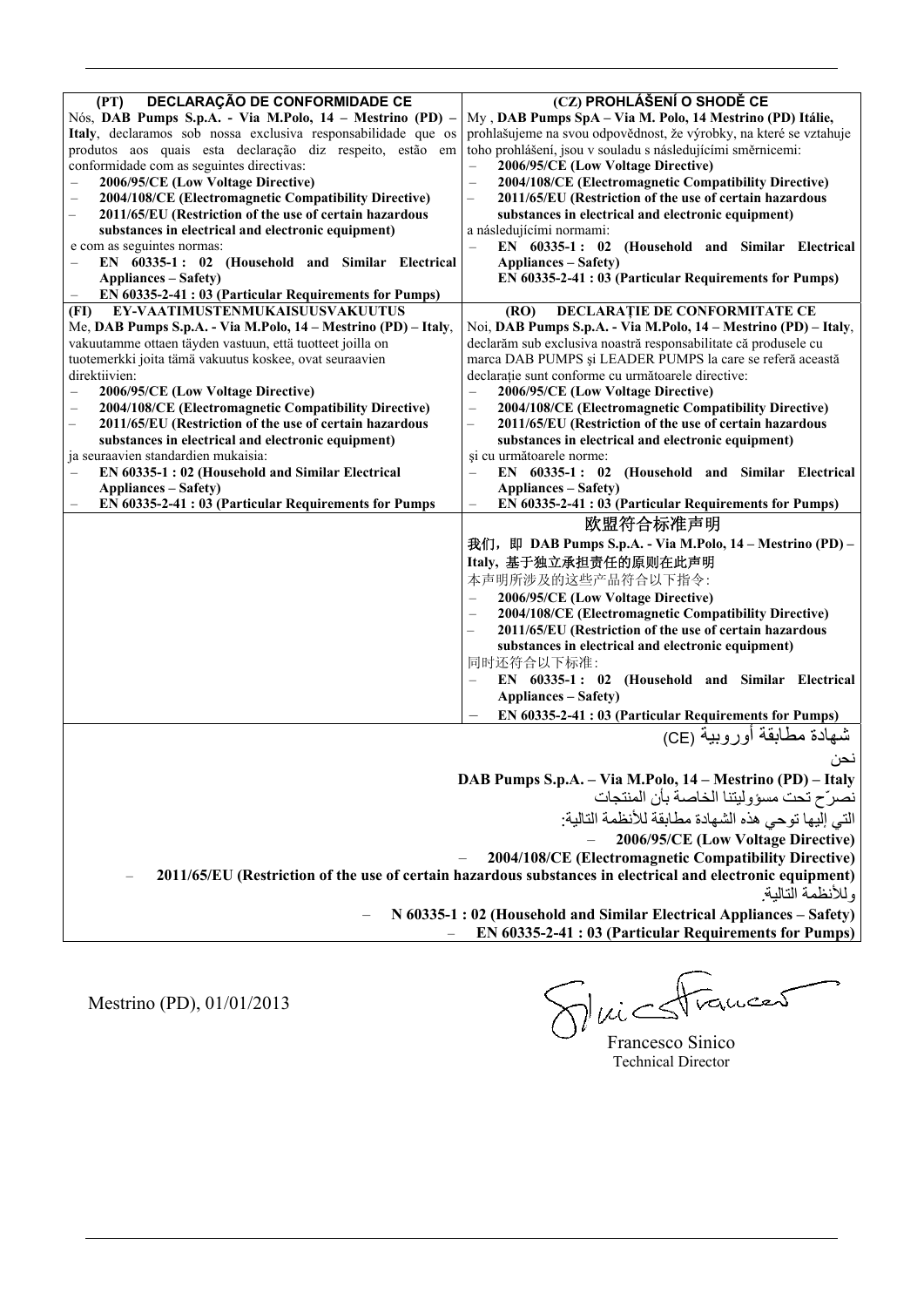## **INSTRUCTIE VOOR INSTALLATIE EN ONDERHOUD**



De installatie en het functioneren zal conform de geldende veiligheids voorschriften van het land van de produkt installatie geschieden. De hele handeling zal nauwkeurig uitgevoerd moeten worden. Het niet nakomen van de veiligheids normen zal, behalve een gevaar voor het menselijke welzijn en schade voor de machine kunnen vormen, ook alle rechten op ingrepen laten vervallen volgens de garantie.

## **TOEPASSINGEN**

De pomp **FEKA VS-VX** is een roestvrijstalen onderwater centrifugaal pomp type, ontworpen en gebouwd voor zwart riool water en met vaste onderdompelde delen van maximaal 50 mm. diameter, toch van niet agressieve aard.

Zijn montage is, dankzij de radiale opening mond (2" contra) heel eenvoudig gemaakt bij ophef installaties (DSD2 type).

In gevallen waarin de drijver voorzien is, wordt een vaste installatie vergemakkelijkt en een automatische pomp functionering gegarandeerd.

De **DRENAG 1000 - 1200** pomp is van de onderwater centrifuge type, geheel in roestvrijstaal gebouwd met een rasp draaiing, bedacht en uitgevoerd om schone afvalwater, zanderige en slipwater, zonder stof, met vaste delen van minimale diameter van 10 mm., in ieder geval van niet agressieve aard.

Toe te passen voor het gebruik op huishoudelijk en bouwplaats gebied, in vaste installaties met handmatige of automatische functionering, voor opdrogen van kelders en garages aan waterondergaan onderhevigd, voor dreinage putten op te pompen, regenwater putten of infiltraties uit goten, opgravingen,enz.

Dankzij de compacte en handbare vorm, de verticale bedrade stekker van de sluitings mond, vinden zij ook brede toepassingen als draagbare pompen in noodgevallen, water afhaling uit tanks of meeren, lediging van fonteinen, zwembaden en ondergrondse passages. Ook voor het tuinieren en hobbies toepassingen. De drijver, waar deze ingebouwd is, laat de vaste installatie toe en garandeert het automatische functioneren van de pomp.



**Deze pompen kunnen niet worden gebruikt in zwembaden en bassins, in aanwezigheid van mensen, of voor het oppompen van brandbare stoffen (benzine, gasolie, ontvlambaar olie, oplosmiddelen, enz.) volgens hierover geldende veiligheids normen.**

**N.B.** : De in de pomp aanwezige vloeistof, om de sluitings installatie in te smeren, is niet giftig maar het water karakteristieken veranderen(in geval van zuiver water) indien een lekkage in de sluitings installatie zou zijn.

## **TECHNISCHE GEGEVENS EN GEBRUIKS BEPERKINGEN**

| <b>Voedings spanning:</b>        | 1 X 220/240V 50Hz | 1 X 220/230V 60Hz                                                                                                 |
|----------------------------------|-------------------|-------------------------------------------------------------------------------------------------------------------|
|                                  | 3 X 400V 50Hz     | 3 X 230V 60Hz                                                                                                     |
|                                  | 3 X 230V 50Hz     | 3 X 380/400V 60Hz                                                                                                 |
| Vermogen:                        |                   | zie plaatje electrische gegevens                                                                                  |
| Hmax (m) - Overname:             |                   | bladz 127                                                                                                         |
| <b>Beschermings graad motor:</b> |                   | zie plaatje electrische gegevens                                                                                  |
| <b>Beschermings klasse:</b>      |                   | zie plaatje electrische gegevens                                                                                  |
| Opgenomen vermogen:              |                   | zie plaatje electrische gegevens                                                                                  |
| Vloeistof temperatuur veld:      |                   | van $0^{\circ}$ C tot +35°C voor huishoudelijk<br>gebruik (volgens veiligheids normen EN<br>$60335 - 2 - 41$      |
|                                  |                   | van $0^{\circ}$ C tot +50 $^{\circ}$ C voor andere toepassingen                                                   |
| <b>Maximale onderdompeling:</b>  |                   | 10 meters                                                                                                         |
| <b>Bewaar temperatuur:</b>       |                   | $-10^{\circ}$ C +40 $^{\circ}$ C                                                                                  |
| Lawaai:                          |                   | het lawaai niveau blijft binnen de door<br>EEG<br>directief 89/392 voorgeschreven is en verdere<br>veranderingen. |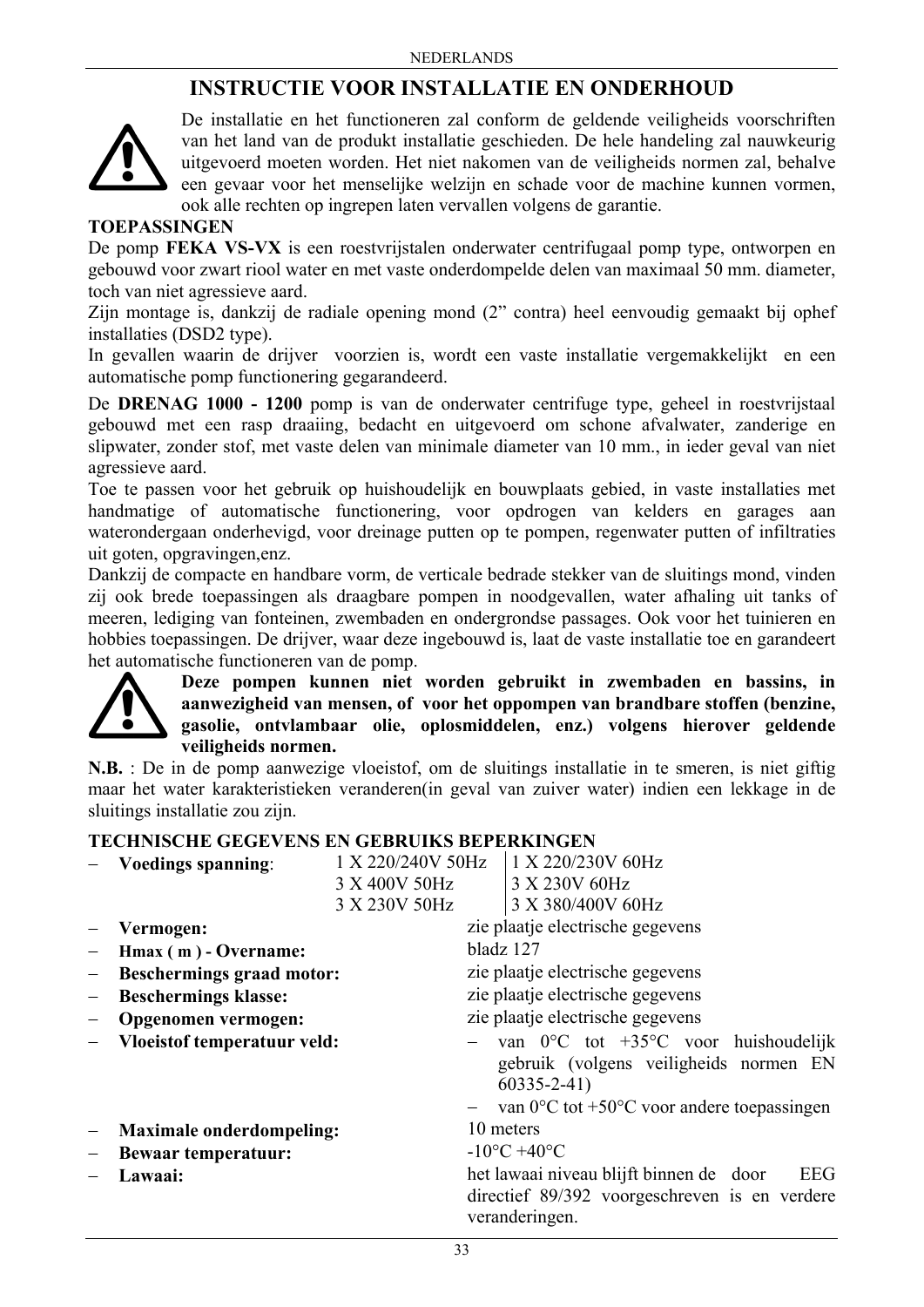## **WAARSCHUWINGEN**

1. Het gebruik is alleen toegestaan wanneer de elektrische installatie volgens veiligheids normen is uitgerust.

Het apparaat is niet bedoeld voor gebruik door personen (waaronder kinderen) met beperkte lichamelijke, sensoriële of mentale vermogens, of die onvoldoende ervaring of kennis ervan hebben, tenzij zij bij het gebruik van het apparaat onder toezicht staan van of geïnstrueerd worden door iemand die verantwoordelijk is voor hun veiligheid. Kinderen moeten in het oog gehouden worden om erop toe te zien dat ze niet met het apparaat spelen. (EN 60335-1: 02)

2. De pomp is met een transport handvat uitgerust, ook te gebruiken voor de pomp afdaling in putten of diepe afgravingen door middel van een touw .



## **De pompen moeten nooit vervoerd of opgetild worden door middel van de voedings kabel.**

- 3. Eventuele schade aan de voedings kabel vraagt de gehele vervanging en geen reparatie (een kabel type H07RN-F  $\varnothing$  mm 9-9,5 met minimale lengte van 10 meter voor de draagbare versie, met UNEL stekker 47166-68 voor de MONOFASE versie en met EEG stekker voor de driefase versie). Het is dus noodzakelijk door een erkende en gekwalificeerde persoon, in bezit van de vereize eigenschappen door geldende normen bepaald, de reparatie te laten uitvoeren.
- 4. Het is aan te raden erkend personeel in te schakelen ook in geval van reparatie die, indien niet goed uitgevoerd, schade aan mensen zouden kunnen berokkenen.
- 5. De pomp mag nooit droog functioneren.
- 6. Het constructie bedrijf is niet verantwoordelijk voor het goed functioneren van de pomp indien deze veranderd of omgebouwd wordt.

### **INSTALLATIE**

- 1. Het is aan te raden, in geval van een zeer vervuilde putbodem waar de pomp zal moeten functioneren, een onderstel te bouwen teneinde de opzuigings rooster schoon te houden. **(Afb.1-Afb.3)**
- 2. Voor de pomp te installeren zich verzekeren dat de pomp filter niet volledig of gedeeltelijk verstopt zal zijn door slip, modder of dergelijken.
- 3. Het is aan te raden het gebruik van buizen met een binnen diameter tenminste gelijk aan diegene van de sluitings mond te nemen, om mogelijkheden van verminderingen van pomp prestaties en verstoppingen te voorkomen.



# **De pomp geheel in het water onderdompelen.**

## **INSTALLATIE** *FEKA VS-VX*

1. Men moet zich ervan verzekeren, voor de versie uitgerust met knopdrijver, dat deze zich vrij kan bewegen (ZIE HOOFDSTUK REGELING KNOP DRIJVER).

Een aantal behuizings putjes zijn voorzien van **beperkte maten** zoals **Afb.1**. Het putje zal altijd een afmeting moeten hebben naargelang het aankomende water en volgens pomp vermogen, zodat de motor niet wordt overbelast. met het te vaak starten.

2. Wanneer de pomp voor een vaste installatie met drijver is gebouwd, moet het altijd met een houdings klep uitgerust worden binnen de draaibuis. Deze uitvoering is ook aan te raden in geval van pompen die handmatige functioneren. **(Afb.1)**

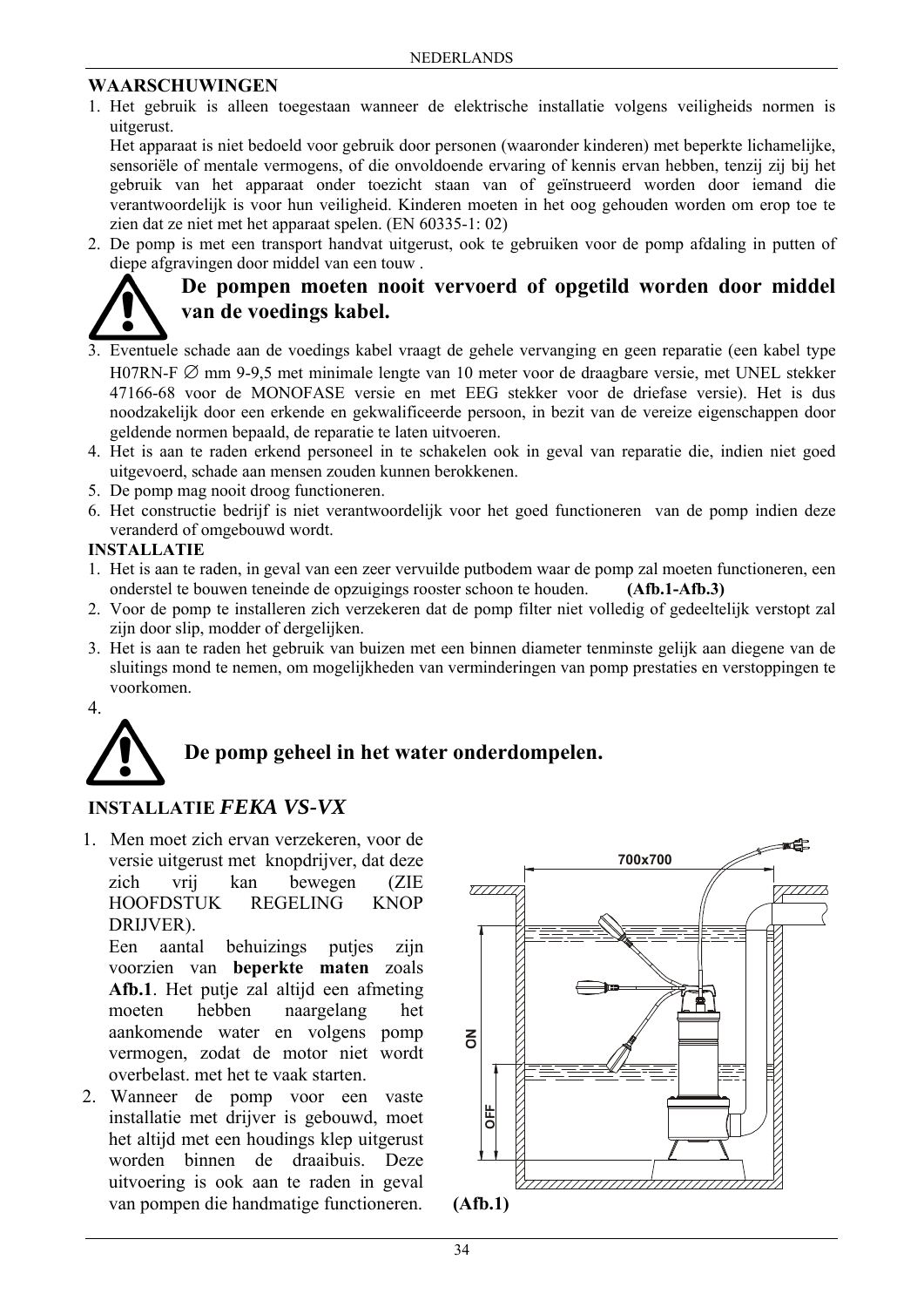- 3. De buigzame sluitings buis direct op de pomp mond sluitings verbinden. Indien de pomp gebruikt wordt bij vaste installatie, is het aan te raden deze aan de buizen te sluiten door middel van een verbinding om demontage en het opnieuw installeren te vergemakkelijken. De bedrading met bijpassende materiaal nawerken om een gedegen houding te garanderen (teflon plakstrip of dergelijken).
- 4. Voor de vaste installaties raadt men het gebruik van het DSD2 tilmechanisme aan (op bestelling beschikbaar - **Afb.2**) om de onderhoudswerkzaamheden op de electropomp te vergemakkelijken. Ingebouwd tussen de afvoeropening van de electropomp en de leiding wordt de demontage van de afvoerleiding tijdens de onderhoudswerkzaamheden vermeden. Het DSD2 mechanisme bestaat uit 8 onderdelen, plus één, dat niet geleverd wordt (buizen van 3/4"):
	- A. Buisbevestigingsstang
	- B. Buizen van 3/4" (niet geleverd)
	- C. Glijslede
	- D. Paaltjes leidingbaan
	- E. Steunvoet
	- F. TCEI M10X25 schroef
	- G. Basisbeugel
	- H. Moer M10
	- I. Schroef flens pomp
	- L. Pomp **(Afb. 2)**



De steunvoet moet onder in de bak geplaatst worden en met expansieschroeven van de juiste afmetingen bevestigd worden. De buisburstiguigsstarg wordt op het hoge deel van de put geplaatst en in de uiteinden van twee buizen van 3/4" (niet geleverd) geschoven worden, die als glijbaan dienen. De twee buizen verbinden de stang met de steunvoet. De basisbeugel in de buurt van de afvoermond togrn het pompfilter aan plaatsen door deze vast te zetten met de twee schroeven, die bedoeld zijn om het filterdeksel te blokkeren.

Verwijder de bovenste schroef van de flens aan perszijde ( I ).

Assembleer de antirotatie-beugel ( G ). Plaats de schroef ( I ) terug.

Trek de slede van de verbindingsvoet en verbind hem met de persopening van de pomp.

Bevestig de slede met behulp van de schroef F en de moer H aan de pomp, zoals op de afbeelding is aangegeven.

Plaats het samenstel slede/pomp terug op de voet **(Afb.2).**

### **INSTALLATIE** *DRENAG 1000-1200*

- 1. De buigzame sluitings buis direct op de pomp mond sluitings verbinden. Indien de pomp gebruikt wordt bij vaste installatie, is het aan te raden deze aan de buizen te sluiten door middel van een verbinding om demontage en het opnieuw installeren te vergemakkelijken. De bedrading met bijpassende materiaal nawerken om een gedegen houding te garanderen (teflon plakstrip of dergelijken).
- 2. Men moet zich ervan verzekeren,voor de versie uitgerust met knopdrijver , dat deze zich vrij kan bewegen (ZIE HOOFDSTUK REGELING KNOP DRIJVER). Een aantal behuizings putjes zijn voorzien van **beperkte maten** zoals **Afb.3**. Het putje zal altijd een afmeting moeten hebben naargelang het aankomende water en volgens pomp vermogen, zodat de motor niet wordt overbelast. met het te vaak starten. **(Afb.3)**



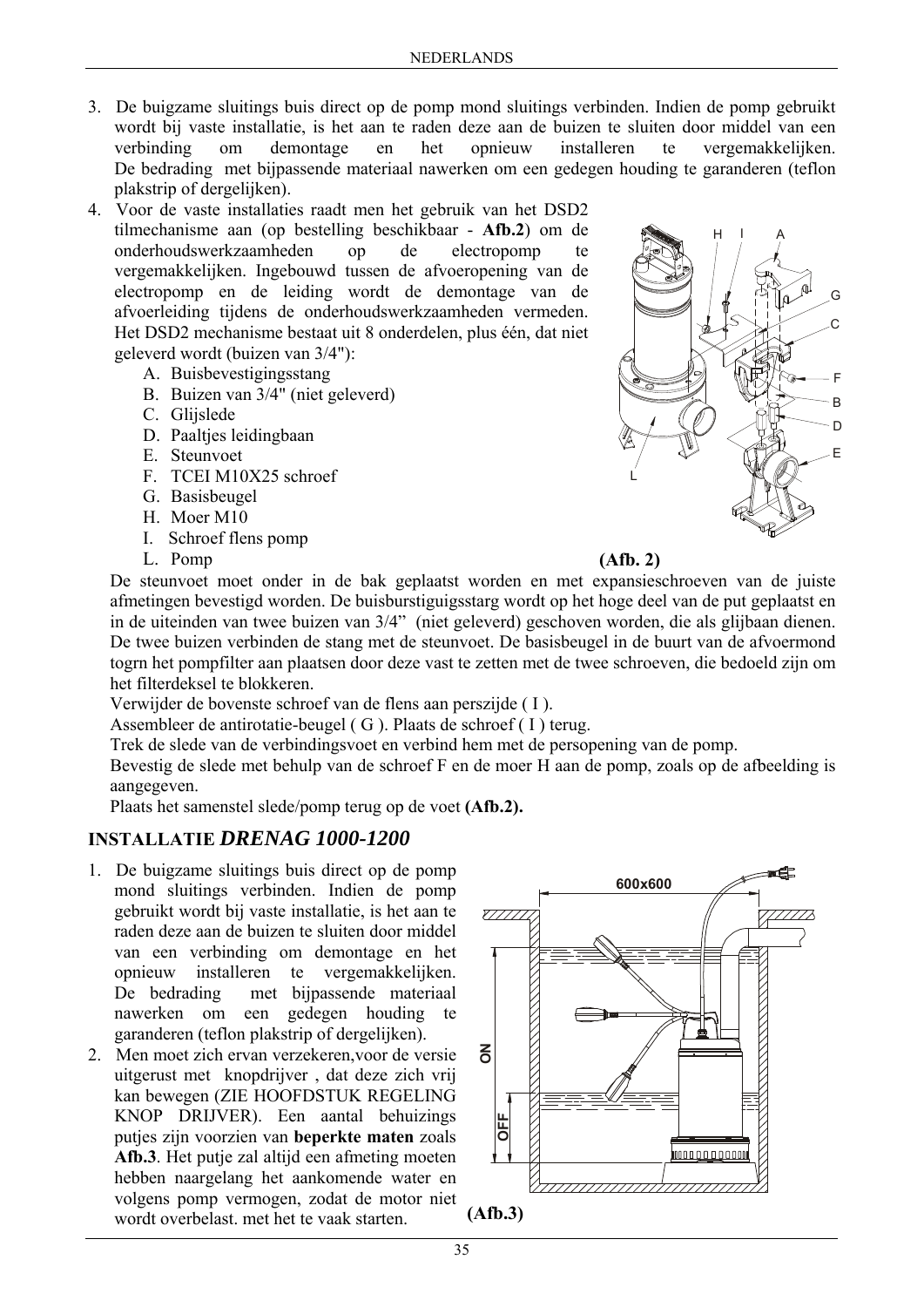3. Wanneer de pomp voor een vaste installatie met drijver is gebouwd, moet het altijd met een houdings klep uitgerust worden binnen de draaibuis. Deze uitvoering is ook aan te raden in geval van pompen die handmatige functioneren.

## **ELEKTRISCHE AANSLUITING OPLETTEN! DE VEILIGHEIDS NORMEN NAKOMEN.**



- 1. Zich verzekeren dat de netspanning overeenkomt met wat er op de naamplaatje vermeld staat **ZODAT EEN GOEDE AARDVERBINDING TOT STAND ZAL KOMEN.**
- 2. **Het is aan te raden de oppomp punten met een automatische schakelaar te voorzien en een inkomende stroom toevoer lager dan 30mA.**
- 3. De monofase motoren zijn van een ingebouwde thermo-amperometrische bescherming voorzien en kunnen direct op het net verbonden worden.**N.B.**: indien de motor overbelast is stopt het automatisch. **Eenmaal verkoeld start het weer automatisch zonder een enkele handmatige ingreep.**
- 4. De driefase pompen moeten met bijpassende motoren beschermers volgens gegevens naamplaatje van de te installeren pomp ingesteld worden. De pomp stekker moet aan een CEE stopcontact voorzien van keuze knop en zekeringen.
- 5. Niet de voedings kabel beschadigen of snijden. Indien dit toch gebeurd erkend personeel inschakelen voor reparaties.

## **CONTROLE VAN DE DRAAIRICHTING (voor driefase motoren)**

**(Afb.4)** 

De draairichting zal ieder keer nagegaan moeten worden bij een nieuwe installatie.

Men zal als volgt moeten handelen **(Afb.4).**

- 1. Op een vlakke ondergrond de pomp plaatsen.
- 2. De pomp starten en meteen stoppen.
- 3. Nauwkeurige de start tegendruk opnemen met de uitzicht op de motorkant. De draairichting is juist, dat wil zeggen met de wijzers van de clock mee,wanneer de beschermings kap zich beweegt volgens tekening de wijzers van de clock in.

Indien niet mogelijk zal zijn het hierboven vermelde uit te voeren, omdat de pomp al geïnstalleerd zal zijn, de controle als volgt uitvoeren:

- 1. De pomp starten en het water houding nagaan.
- 2. De pomp stoppen, druk verwijderen en onderlings twee voedings fasen verwisselen.
- 3. De pomp herstarten en het water houding nagaan.
- 4. De pomp stoppen.



## **De correcte draairichting is de draairichting waarmee de LAAGSTE opbrengst en stroomopname corresponderen!**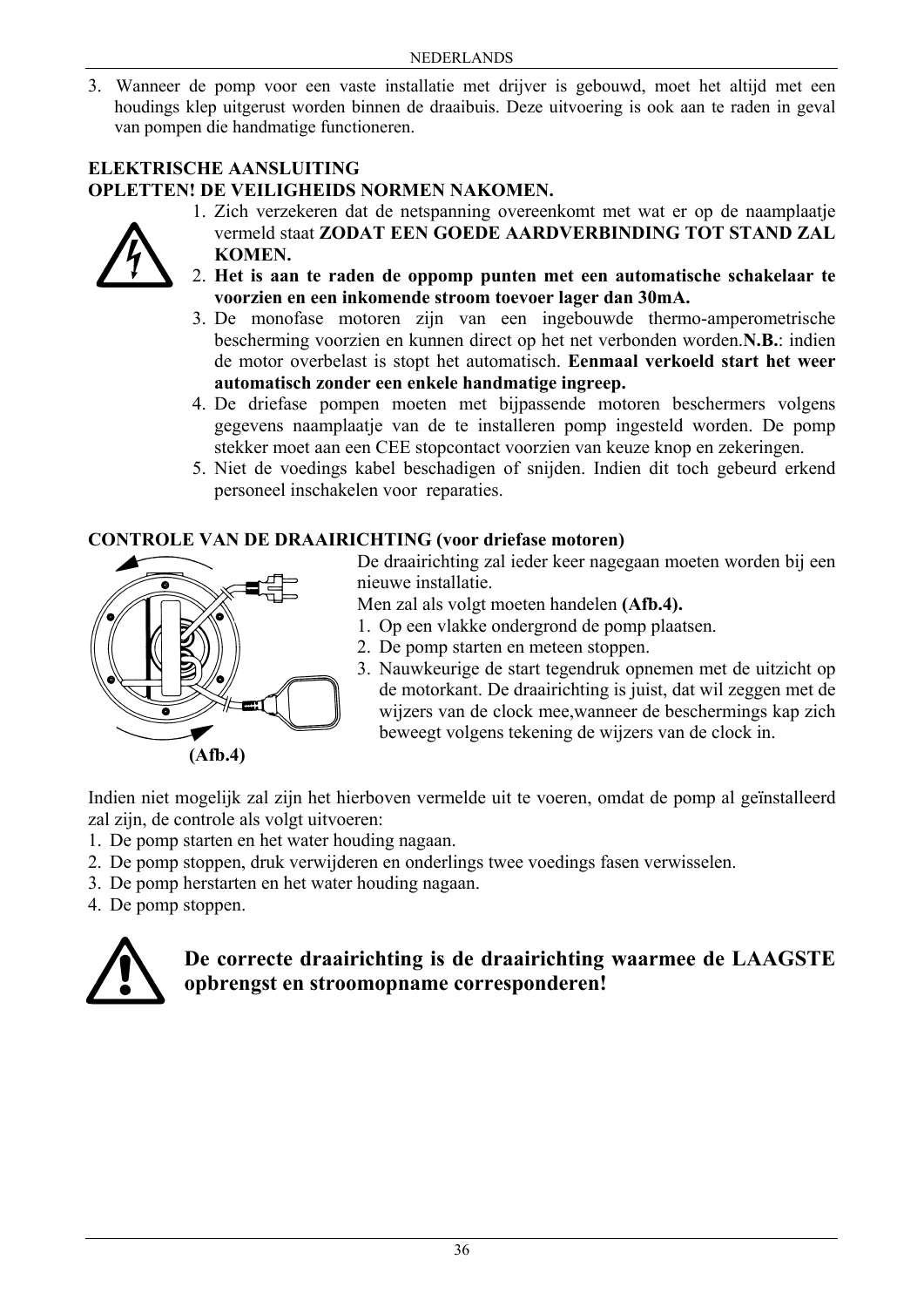## **START**

De modellen met een drijverknop uitgerust worden automatisch ingeschakeld wanneer het waterniveau stijgt; modellen zonder drijver worden ingesteld door middel van een knop op de stekker aansluiting (niet bijgeleverd).

## **REGELING VAN DE DRIJVERKNOP**

Met het verlengen of verkorten van het kabelstuk tussen de drijver en het vaste punt (handvat voorzien van een oogje - **Afb.5**), regelt men het aansluitings niveau (START) en/of de pomp afsluiting niveau (STOP). Opletten dat de drijver zich vrij kan bewegen.

## **NAGAAN OF HET STOP NIVEAU DE FILTER NIET VRIJ MAAKT**



## **VOORZORGEN**

- 1. Het opzuigings filter moet altijd aanwezig zijn tijdens het functioneren van de pomp.
- 2. De pomp mag niet meer dan 20 maal per uur gestart worden zodat de motor niet teveel thermische overbelasting heeft.
- 3. **VRIES GEVAAR**: wanneer de pomp onder de 0°C ongebruikt wordt, moet men zich verzekeren dat er geen water achter blijft die door bevriezing, gevaarlijke barsten tot stand kan brengen op de pomp gedeelten.
- 4. Wanneer de pomp gebruikt wordt met stoffen die kunnen bezinken na gebruik goed afspoelen met een sterke waterstraal zodat voorkomen kan worden dat er restjes of het vormen van aangekoekte restjes overblijven die de pomp prestaties zouden kunnen verminderen.

## **SCHOONMAAK EN ONDERHOUD**



Bij het normaal functioneren vereist de elektropomp geen enkel soort onderhoud, dankzij de ingesmeerde houding in oliekamer en de geoliede schroef kogellagers.

**De elektropomp mag alleen gedemonteerd worden door gespecialiseerd personeel in bezit van de hiervoor benodigde normatieve vereiste eigenschappen.** 

Alle nodige ingrepen moeten altijd gebeuren nadat de pomp van het voedingsnet is afgesloten.

Tijdens de demontage bijzondere aandacht richten op scherpe voorwerpen die wonden zouden kunnen veroorzaken.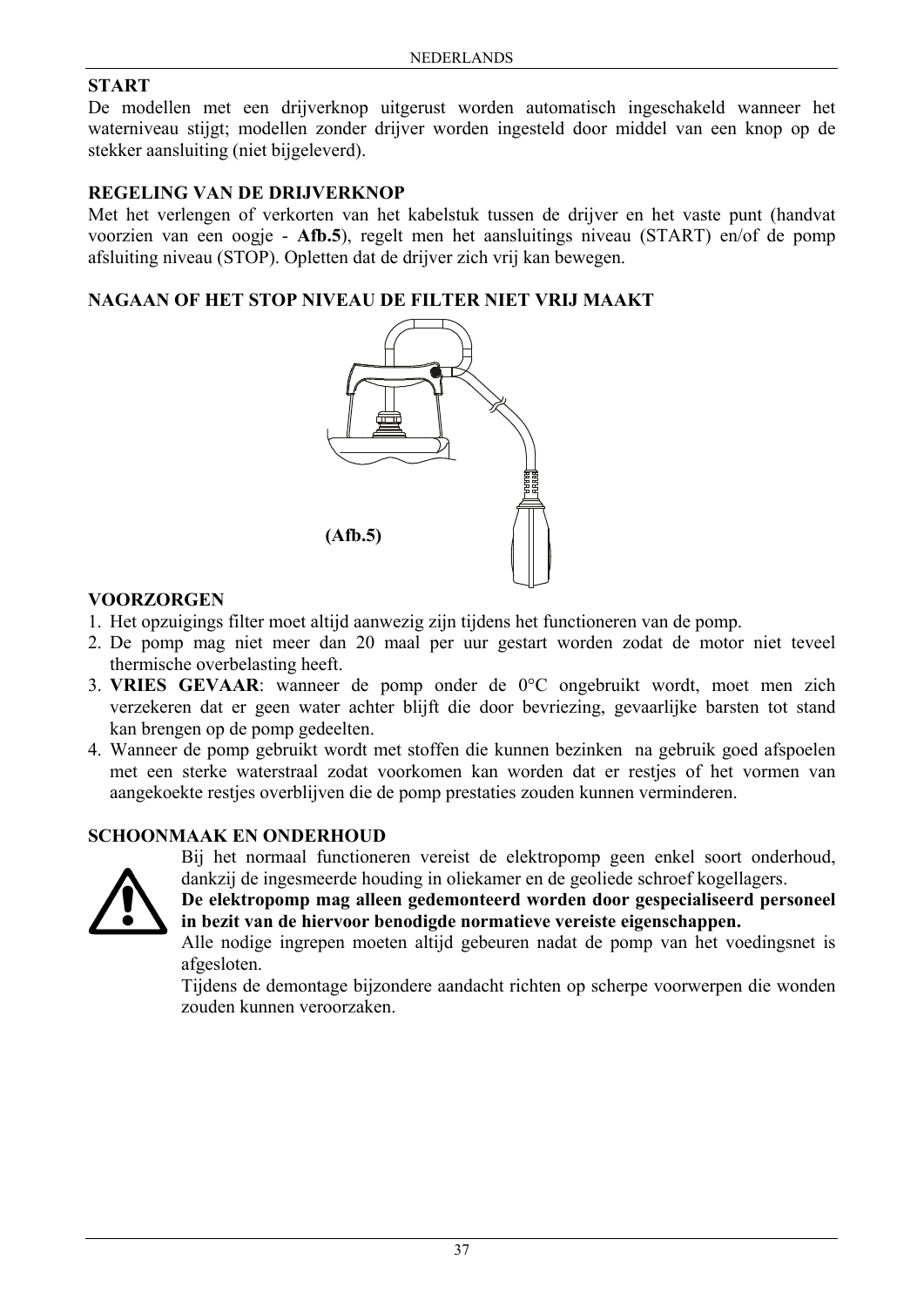## **OLIE CONTROLE EN VERVERSING VAN DE HOUDING** *FEKA VS-VX*



Om deze handeling te verrichten is het nodig de zes schroeven los te maken (45) zodat het filter deksel, het filter en het pompgedeelte (1) gedemonteerd kunnen worden.

De OR (28) en de moeren (51) vanaf halen. Met een bijpassende sleutel de draaiblokkerings moer (18) losmaken terwijl men handmatig de draaier(4) vasthoudt.

Het lipje (17) en de zandbeschermings ring (15) eraf halen. Nu de pomp met de idraulische kant naar boven gedraaid, de dop (64) losdraaien en verwijderen.

De pomp schuin houden zodat de olie uit het dopgaatje (64) kan komen en deze in een kom overgieten. De olie onderzoeken:de mechanische houdings (16) toestand nagaan en eventueel deze vervangen(bij een erkend verkooppunt) in geval van aanwezigheid van water of schurende deeltjes (bijv.zand). **In geval van vervanging ook de olie verversen met ongeveer 170 gr. van het type MARCOL 152 ESSO.** 

Het olie niveau aan de binnenkant van de oliekamer weer herstellen door middel van een speciale trechter binnen het dopgaatje (64). De dop (64) weer op zijn plaats dicht draaien en de handelingen verrichten andersom dan voor de montage om de pomp weer terug te doen na het ingesmeerd te hebben op zijn plaats de zandbeschermings ring (15) met de nodige teflonvet insmeren.

**DE GEBRUIKTE OLIE WORDT VOLGENS BIJGAANDE NORMEN VERWERKT.**



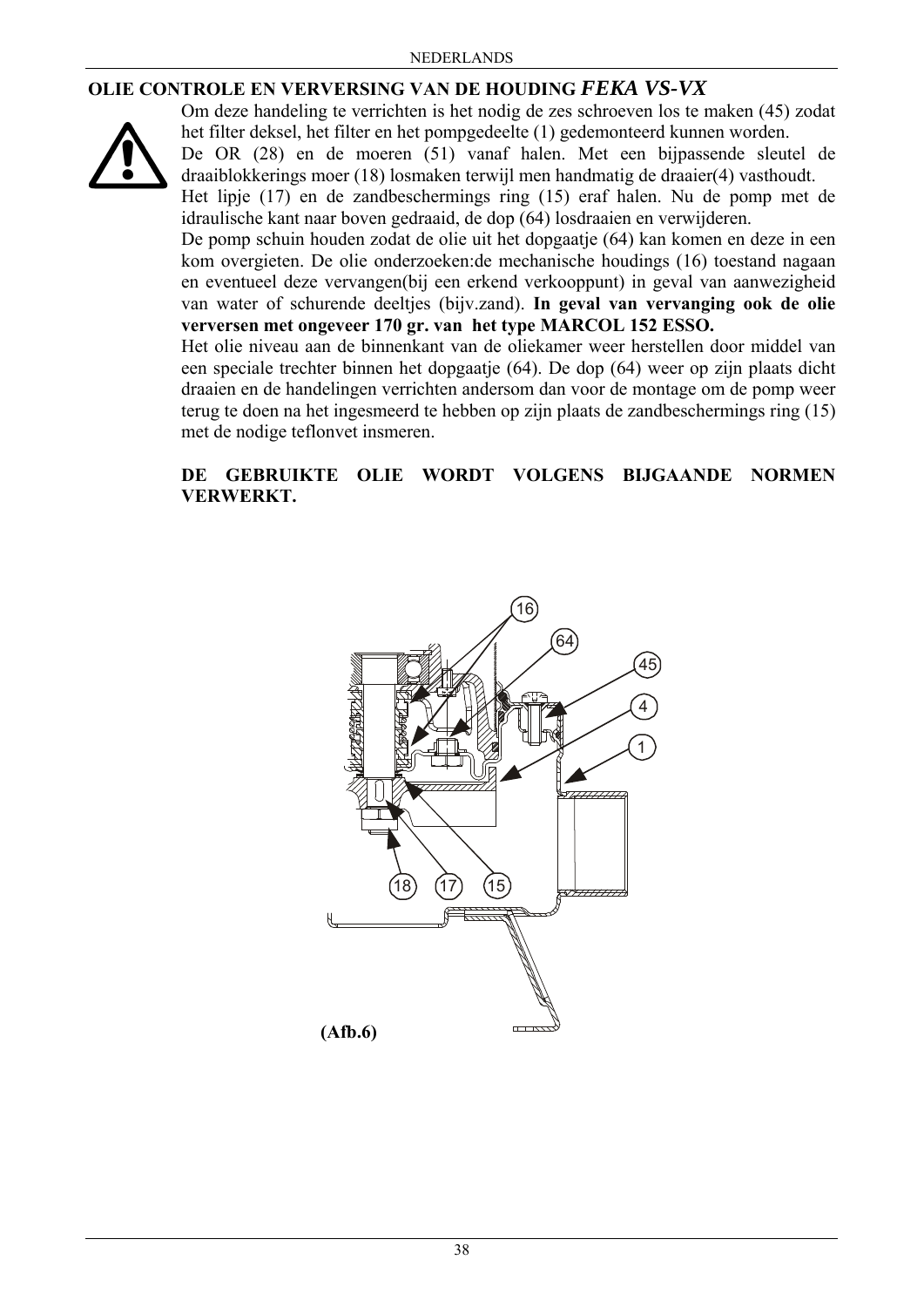## **OLIE CONTROLE EN VERVERSING VAN DE HOUDING** *DRENAG 1000-1200*



Om deze handeling te verrichten dient u de zes schroeven van de flens (45) los te schroeven, zodat u de flens (105) en de buitenmantel (77) kunt verwijderen. Schroef de drie schroeven van het filterdeksel (136) los en verwijder het deksel (92) en het filter (42). Schroef de vier schroeven van het pomphuis (52) los en verwijder het pomphuis (1). Schroef met een speciale sleutel de blokkeermoer van de waaier (18) los, terwijl u de waaier (4) met uw hand stilhoudt. Verwijder de waaier (4) en gebruik hier voor zo nodig hefbomen. Neem het lipje (17) en de zandring (15) weg, schroef de dop (64) los en verwijder hem. Zet de pomp schuin om de olie uit de opening van de dop (64) te laten stromen en giet de olie in een bak. De olie onderzoeken:de mechanische houdings (16) toestand nagaan en eventueel deze vervangen (bij een erkend verkooppunt) in geval van aanwezigheid van water of schurende deeltjes (bijv.zand). **In geval van vervanging ook de olie verversen met ongeveer 170 gr. van het type MARCOL 152 ESSO.** 

Het olie niveau aan de binnenkant van de oliekamer weer herstellen door middel van een speciale trechter binnen het dopgaatje (64). De dop (64) weer op zijn plaats dicht draaien en de handelingen verrichten andersom dan voor de montage om de pomp weer terug te doen na het ingesmeerd te hebben op zijn plaats de zandbeschermings ring (15) met de nodige teflonvet insmeren.

**Let op! Gedurende de montage alle O-ringen correct monteren, zonder ze te beschadigen.**

## **DE GEBRUIKTE OLIE WORDT VOLGENS BIJGAANDE NORMEN VERWERKT.**